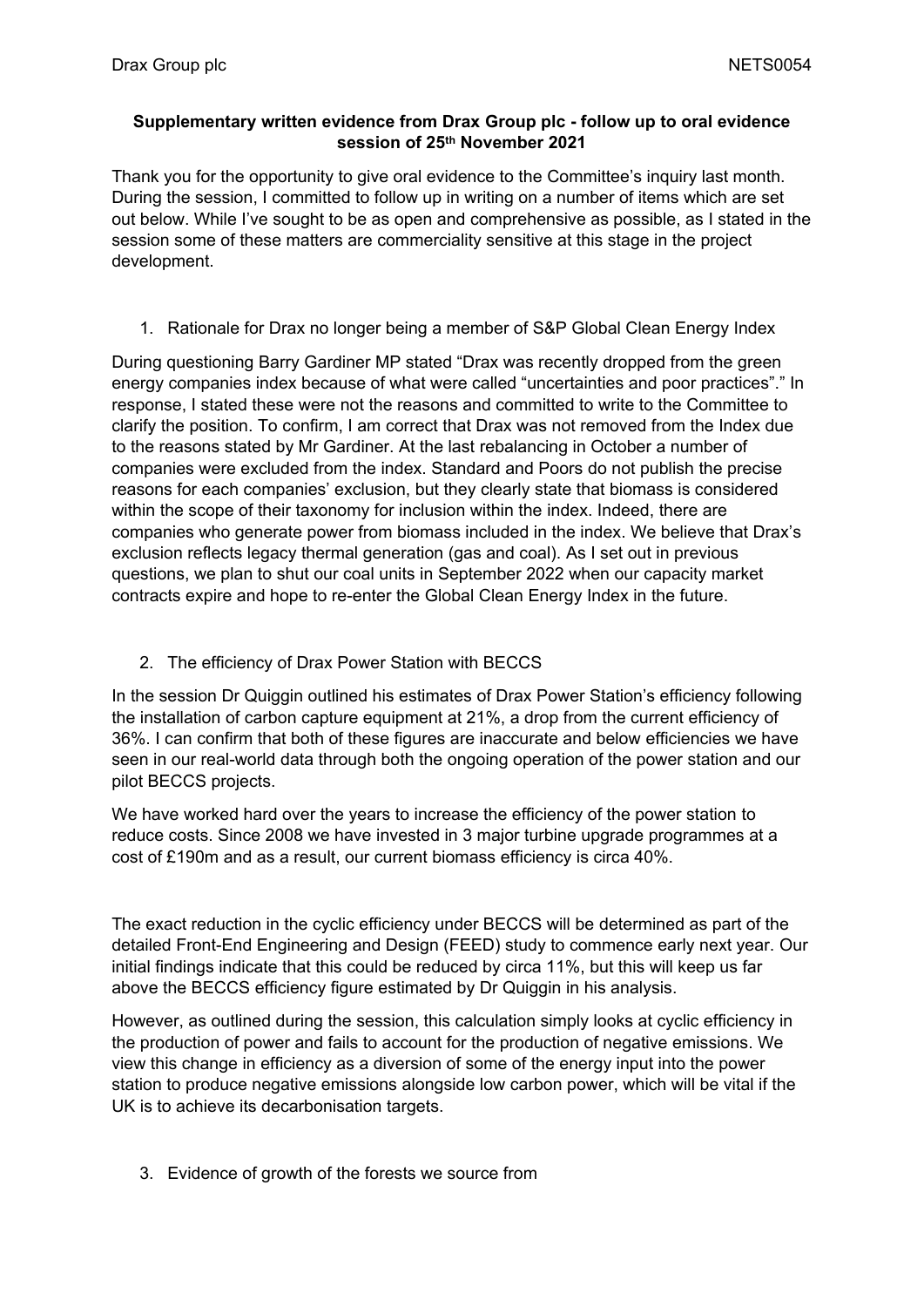I was asked by Barry Gardiner MP to provide written evidence to the Committee to support his assertion that the forests we source from are growing. Drax is committed to sourcing sustainable biomass that contributes to the long-term maintenance of growing carbon stock and productivity. This response focusses on inventory data at 3 scales – the US South as a whole; individual states with particular detail on Louisiana (which was mentioned during the evidence session); and the specific areas around the mills that supply us.

Drax sources from 64% of its biomass from the USA<sup>1</sup>, primarily from Southern states. Looking at the US South, the net volume of growing stock on timberland has continually increased since 1953<sup>2</sup>. The Forest Inventory and Analysis (FIA) RPA (Resource Planning Assessment) data<sup>3</sup> carried out by the US Department for Agriculture shows 10-year periodicity indicating a 34% increase over two decades from 104 billion cubic ft in 1997 to 141 billion cubic ft in 2017 (table 18). At a state level for the key states we operate in (Georgia, North Carolina, South Carolina, Virginia, Alabama, Arkansas, Louisiana, and Mississippi), growing stock has increased each decade since 1997.

Looking at data from the U.S. Department of Agriculture, Forest Service<sup>3</sup> annual data can be assessed. Specific mention of Louisiana was mentioned with regards to an anomaly year in 2011 being used as a baseline year. Data shows in fact that this is not the case. Table 188 shows carbon stocks from forest land remaining forest land which indicates an overall increase of 40.3% in above ground biomass from 1990 to 2020 with an average of 1.1% a year with an increase of 1.3% from 2010 to 2011 and again from 2011 to 2012.

In addition to our due diligence processes, Drax monitor a range of key metrics about the forests from which we source, to ensure that we are delivering a positive impact for the climate, environment and for the communities in each area we source our pellets from (i.e., catchment area). We have completed nine Catchment Area Analyses (CAA)<sup>4</sup> covering two thirds of Drax's supply. This includes the catchment around three mills in the Chesapeake region in Virginia, seven pellet mills in south east Georgia, and around Drax's own pellet mills – LaSalle, Morehouse, and Amite. We have also examined catchments in Latvia, Estonia and British Columbia.

Independent third parties with expert knowledge of each catchment area aggregate and analyse information from national inventories, and other publicly available data (e.g. prices). Data collected through the CAAs provide robust evidence on growth which shows that there has been an increase in growing stock of timber in all catchment areas in the US South over the last two decades. The Morehouse catchment area in Louisiana inventory has increased 23% since 2006<sup>5</sup> . Total timber inventory has also steadily increased by 1% a year from 2000 to 2018 (+19% total) in the Georgia catchment area<sup>6</sup>. In the LaSalle catchment area inventory increased 7.4% since 2008<sup>7</sup> and in Amite there has been a net increase of 14% from 2010 to 2017 ( $+1.9\%$  a year)<sup>8</sup>. Figure 1 illustrates these trends for these US catchments.

<sup>1</sup> [https://www.drax.com/wp-content/uploads/2021/03/Drax\\_AR2020.pdf](https://www.drax.com/wp-content/uploads/2021/03/Drax_AR2020.pdf)

<sup>2</sup> [https://www.fia.fs.fed.us/program-features/rpa/docs/2017RPAFIATABLESFINAL\\_050918.pdf](https://www.fia.fs.fed.us/program-features/rpa/docs/2017RPAFIATABLESFINAL_050918.pdf) <sup>3</sup> [https://www.fs.fed.us/nrs/pubs/download/ru\\_fs307\\_Appendix1.pdf](https://www.fs.fed.us/nrs/pubs/download/ru_fs307_Appendix1.pdf)

<sup>4</sup> <https://www.drax.com/sustainability/sustainable-bioenergy/catchment-area-analyses/>

<sup>5</sup> [https://www.drax.com/wp-](https://www.drax.com/wp-content/uploads/2020/01/Drax_Morehouse_Market_Assessment_20190918.pdf)

[content/uploads/2020/01/Drax\\_Morehouse\\_Market\\_Assessment\\_20190918.pdf](https://www.drax.com/wp-content/uploads/2020/01/Drax_Morehouse_Market_Assessment_20190918.pdf)

<sup>6</sup> [https://www.drax.com/wp-content/uploads/2020/10/Drax-Georgia-CAA-Report\\_UK-Version\\_2020-](https://www.drax.com/wp-content/uploads/2020/10/Drax-Georgia-CAA-Report_UK-Version_2020-09-08.pdf) [09-08.pdf](https://www.drax.com/wp-content/uploads/2020/10/Drax-Georgia-CAA-Report_UK-Version_2020-09-08.pdf)

<sup>7</sup> [https://www.drax.com/wp-content/uploads/2020/07/Drax\\_LaSalle\\_Market-](https://www.drax.com/wp-content/uploads/2020/07/Drax_LaSalle_Market-Assessment_20200612.pdf)

[Assessment\\_20200612.pdf](https://www.drax.com/wp-content/uploads/2020/07/Drax_LaSalle_Market-Assessment_20200612.pdf)

<sup>8</sup> [https://www.drax.com/wp-content/uploads/2019/12/Amite-BioEnergy-CAA-metric\\_2019-10-01.pdf](https://www.drax.com/wp-content/uploads/2019/12/Amite-BioEnergy-CAA-metric_2019-10-01.pdf)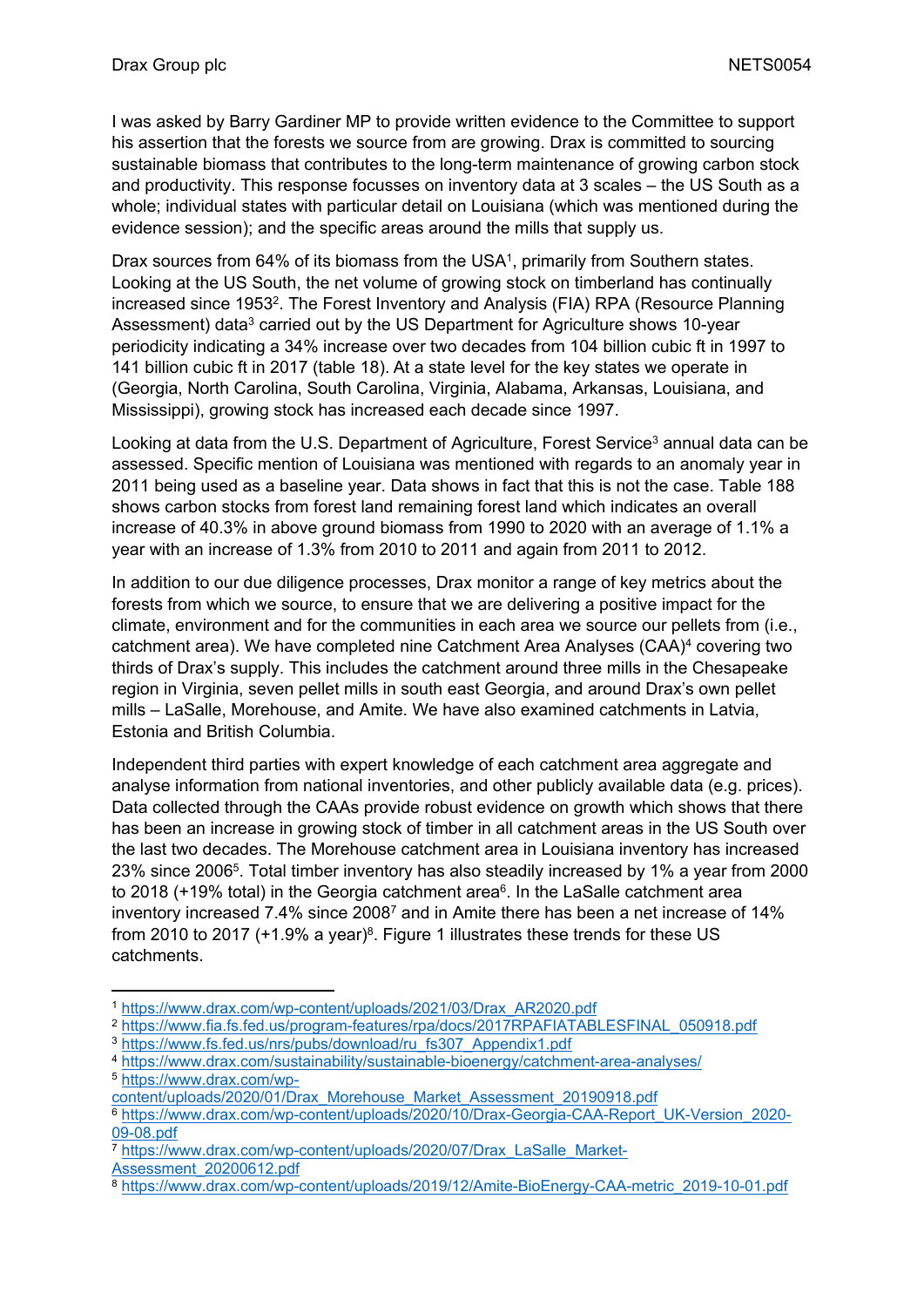

*Figure 1 <https://www.drax.com/sustainability/sustainable-bioenergy/catchment-area-analyses/>*

## 4. Potential subsidy required to develop BECCS

While noting commercial sensitivities and the early stage of business model development, the Chair asked us to provide estimates of the potential subsidy required to develop BECCS. Various estimates of the cost of the negative emissions produced by BECCS have been outlined ranging from £90-£225/tCO2 for BECCS power compared to DACCS £180- £255/tCO2<sup>9</sup> . If deployed at scale BECCS could be delivered for between £45-£145t/CO2 as cost learning curves take effect.

We believe we can deliver BECCS for a price of £100/tCO2 and are working to confirm this as part of the FEED study. For reference the current UK Emissions Trading Scheme price is approximately £70/tCO2.

The Government has committed to launch a detailed consultation on a business model to support Greenhouse Gas Removal technologies in Spring 2022<sup>10</sup>. This will consider different options for supporting BECCS and other GGRs, as well as the different ways in which a support scheme could be funded – for example through electricity bill payers, general taxation, or through carbon pricing revenues. We anticipate that the government will outline their minded-to position on this by the end of 2022.

Subject to a suitable investment framework, we stand ready to invest over £2 billon of private finance in the Drax Power Station BECCS project. Analysis by Baringa for Drax has indicated that in absence of BECCS at the Drax Power Station, the cost of reaching net zero by 2050 will be £26 billion more expensive $11$ .

<sup>9</sup> [https://coalitionfornegativeemissions.org/wp-content/uploads/2021/06/The-Case-for-Negative-](https://coalitionfornegativeemissions.org/wp-content/uploads/2021/06/The-Case-for-Negative-Emissions-Coalition-for-Negative-Emissions-report-FINAL-2021-06-30.pdf)[Emissions-Coalition-for-Negative-Emissions-report-FINAL-2021-06-30.pdf](https://coalitionfornegativeemissions.org/wp-content/uploads/2021/06/The-Case-for-Negative-Emissions-Coalition-for-Negative-Emissions-report-FINAL-2021-06-30.pdf) 10

[https://assets.publishing.service.gov.uk/government/uploads/system/uploads/attachment\\_data/file/10](https://assets.publishing.service.gov.uk/government/uploads/system/uploads/attachment_data/file/1033990/net-zero-strategy-beis.pdf) [33990/net-zero-strategy-beis.pdf](https://assets.publishing.service.gov.uk/government/uploads/system/uploads/attachment_data/file/1033990/net-zero-strategy-beis.pdf)

<sup>11</sup> [https://www.drax.com/wp-content/uploads/2021/09/Value-of-BECCS-to-the-UK-Decarbonisation-](https://www.drax.com/wp-content/uploads/2021/09/Value-of-BECCS-to-the-UK-Decarbonisation-Pathway-Baringa-Report-Exec-Summary-FINAL-2021-2.pdf)[Pathway-Baringa-Report-Exec-Summary-FINAL-2021-2.pdf](https://www.drax.com/wp-content/uploads/2021/09/Value-of-BECCS-to-the-UK-Decarbonisation-Pathway-Baringa-Report-Exec-Summary-FINAL-2021-2.pdf)